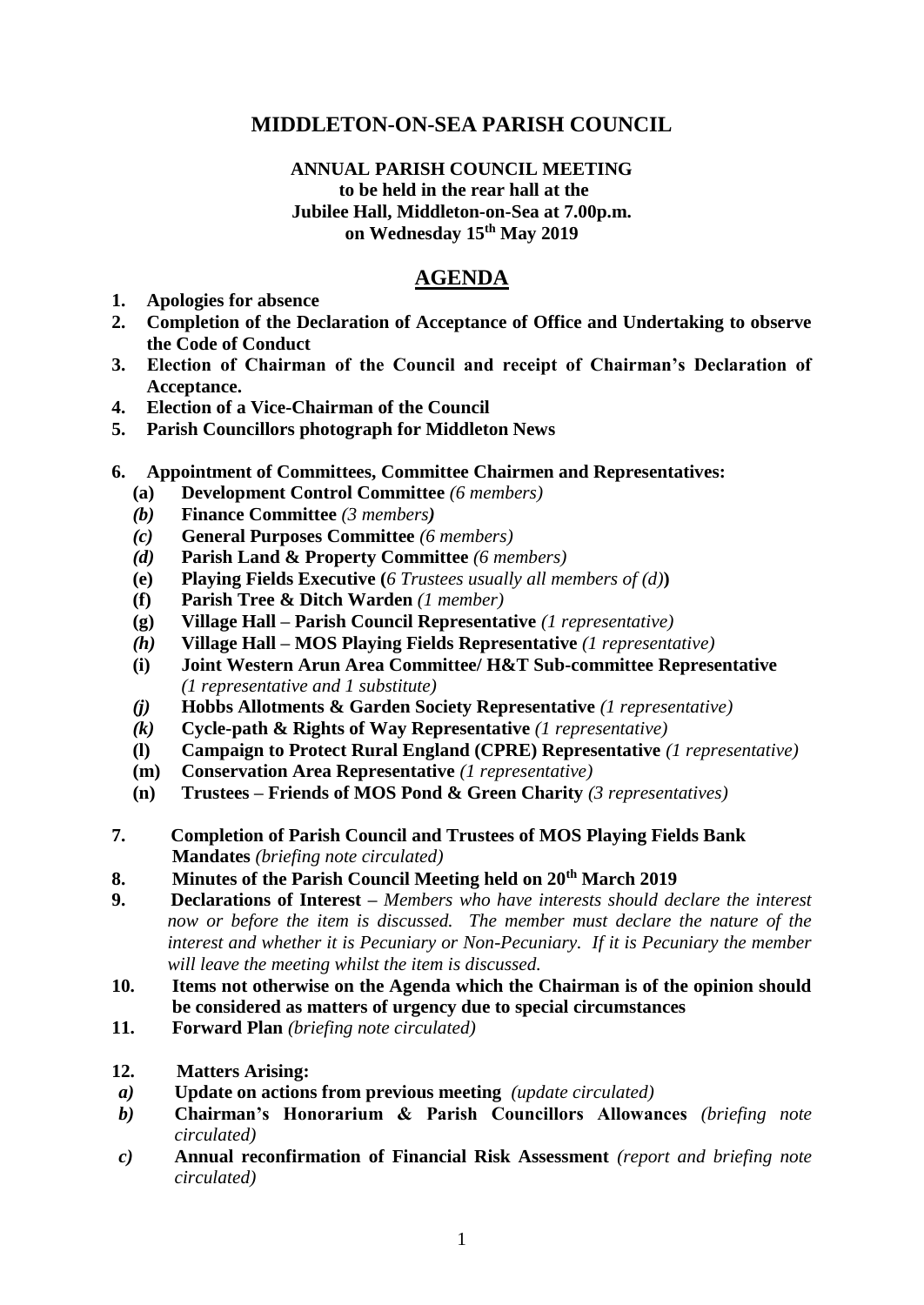- *d)* **Agreement of Members Circulation Lists** *(briefing note circulated)*
- *e)* **WSCC – Strategic Transport Investment Programme** *(briefing note circulated)*
- *f)* **WSCC – Highways & Transport Integrated Forward Works & Annual Delivery Programme** *(circulated)*
- *g)* **Arun DC Annual Forum** *(briefing note circulated)*
- *h)* **JWAAC Meeting 28th May 2019**
- *i)* **Amendments to Freedom Of Information** *(briefing note circulated)*
- *j)* **Safer Arun Partnership Crime & Disorder** *(circulated)*
- *k)* **WSCC – Budget Communications – Councillors Response** *(circulated)*
- *l)* **Update A27 Arundel Bypass Scheme** *(circulated)*
- *m)* **Arun DC Review of Local Assessment Procedure (Complaints)** *(circulated)*
- *n)* **Consider arranging meeting with Environment Agency**
- *o)* **Access to beach for less able residents** *(briefing note circulated)*
- *p)* **Friends of MOS Pond & Green Charity Minutes** *(circulated)*

#### **13. Development Control Committee**

 **(a)** *Minutes dated 20th March, 3rd April, 17 th April & 1st May 2019 (circulated)*

#### **14. General Purposes Committee**

*(incorporating Code of Conduct, Flooding, Footpaths, JWAAC, Middleton News, Projects, Roads & Transport, Sea Defence, Tree Planting, Village Green/Pond & Youth) (a) Minutes dated 17 th April 2019 (circulated)*

**15. Parish Land and Property Committee** *(incorporating Playing Fields, Bus Shelters and Notice Boards)*

### **16. Correspondence:**

- **(a) Clerks & Councils Direct**
- **(b) Bognor Regis Household Recycling Opening Hours** *(circulated)*
- **(c) WSCC – Fire at Household Waste Recycling site** *(circulated)*
- **17. Finance Committee:**

| (a) | <b>Bank Accounts:</b> | Current                 | £1,557.00  |
|-----|-----------------------|-------------------------|------------|
|     |                       | <b>Business Reserve</b> | £71,982.29 |
|     |                       |                         | £73,539.29 |

- **(b) 2018/2019 Accounts/Annual Return for approval/ratification** (circulated)
- **(c) Accounts for payment** :-

| <b>WSCC</b>           | <b>JWAAC Admin Fee</b> | ∗ | £130.00  |
|-----------------------|------------------------|---|----------|
| Admor                 | <b>Middleton News</b>  | ∗ | £1107.00 |
| <b>WSCC</b>           | <b>Payroll</b>         | ∗ | £1230.70 |
| <b>Gillian Fowler</b> | <b>Middleton News</b>  | ∗ | £473.26  |
|                       |                        |   |          |
| <b>Total</b>          |                        |   | £2940.96 |
|                       |                        |   |          |

*<sup>\*</sup> Issued prior to meeting*